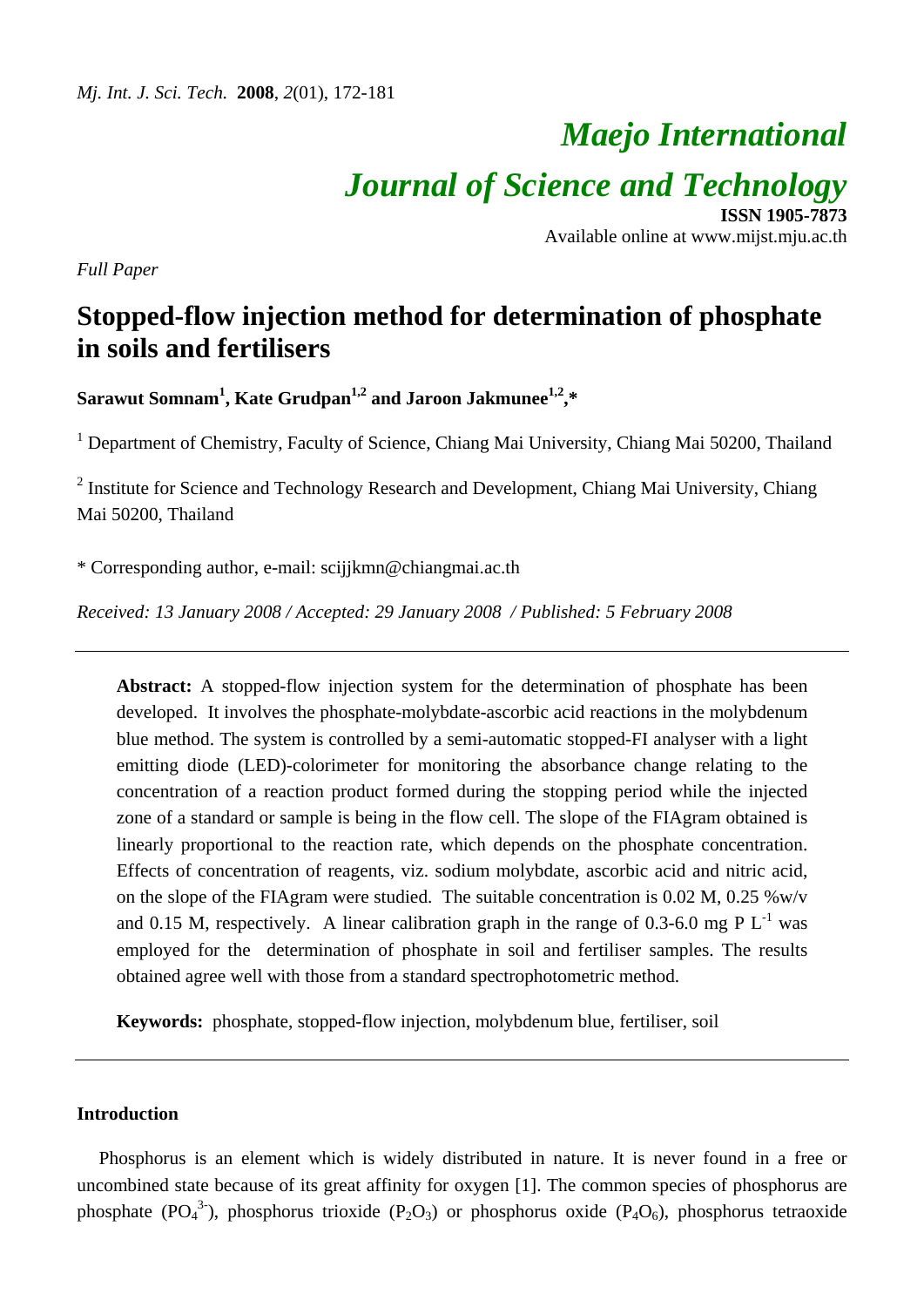$(P_2O_4$  or PO<sub>2</sub>), and phosphorus pentoxide  $(P_2O_5$  or P<sub>4</sub>O<sub>10</sub>). A condensed phosphate is formed by the combination of oxides of phosphorus and water [2].

In agriculture, phosphorus is one of the essential elements for plants. It is absorbed by plants preferably in the form of a phosphate ion  $(HPO<sub>4</sub><sup>2</sup>$  or  $H<sub>2</sub>PO<sub>4</sub>$ ). Under acidic conditions the latter is the dominant ion of the soil system. Plants need this nutrient for cell division, transformation of starch to sugar, seed germination, fruiting and flowering [3]. Thus, knowing the amounts of phosphate in soils or fertilisers is useful for monitoring the amounts of phosphorus for plants. Various methods for determination of phosphate have been reported such as ion chromatographic [4], batch [5], and flow injection (FI) [6-10] methods. Ion chromatography can quantitate different anions simultaneously at low concentration levels, but it requires an expensive and complicated instrument. Batch and FI spectrophotometric methods are used popularly for determination of phosphate by employing different chemical reactions such as molybdenum blue formation [10], complexation of orthophosphate with alizarin red sulphonate [11], malachite green ion association [12], and molybdate-crystal violetphosphate reaction [13]. Both of the methods can provide simplicity and rapidness of analysis, but they suffer from interferences and low sensitivity. In order to improve sensitivity and selectivity of analysis, a stopped FI method is proposed in this research for determination of phosphate employing molydenum blue reaction.

The stopped FI method can increase sensitivity of the measurement by increasing the residence (reaction) time, the elapsed time after sample and reagent are mixed together prior to detection of the reaction product. By stopping the flow the residence time can be prolonged without increasing the length of the reaction coil, thus avoiding an increase of dispersion [14]. The absorbance signal due to the phosphomolybdenum blue product is continuously recorded during the stopping period. Improvement of selectivity is another advantage, since the response of an analyte increases with time whereas the background signal remains unchanged during the stopped-flow period. Therefore, by using the slope of the signal profile during the stopping period for analysis, interferences from coloured and colloidal substances present in the sample, which is a serious problem in the batch or normal FI method, can be eliminated.

## **Materials and Methods**

## *Chemicals*

Deionised water (Milli RX, Millipore) was used throughout. All reagents were of analytical grade, unless otherwise stated. Potassium dihydrogen phosphate (Merck) was used to prepare a stock standard solution of 1000 mg P  $L^{-1}$ , by dissolving 0.2197 g of the chemical in water, making up to a volume of 500 mL in a volumetric flask. Acidic molybdate reagent was prepared by dissolving sodium molybdate dihydrate (Fisher Scientific) (2.4195 g) in water. Then 5.4 mL of nitric acid was added before making up to a volume of 500 mL with water. Ascorbic acid (0.25 %w/v) was prepared freshly by dissolving 1.25 g of ascorbic acid in 500 mL water.

## *Sample preparation*

Soil samples were collected from different areas in Chiang Mai. Each sample was collected from at least 15 points by digging at the depth of 6 inches (15 cm) then combining together. The sample was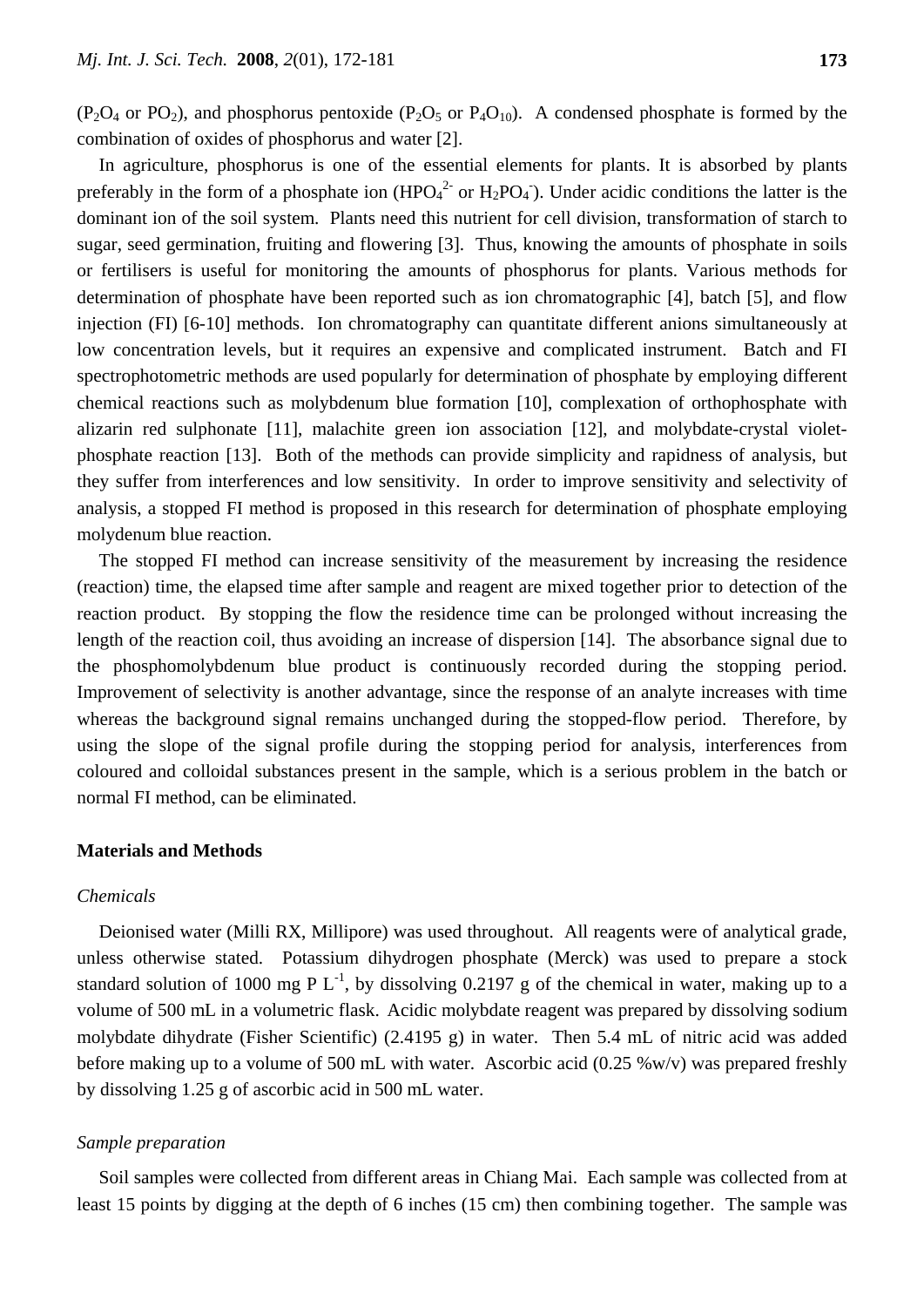air- dried and ground to less than 300  $\mu$ m particle diameter. A portion of 10 g of each sample was extracted with 25 mL of 0.8 M acetate buffer (pH 4.8) by shaking for 30 min and the mixture filtered through a filter paper and the final volume of the filtrate adjusted to 50 mL with water prior to analysis.

Fertiliser samples were obtained from local suppliers. An appropriate amount of the sample was dissolved with water prior to determination of available phosphate. The solution was filtered before analysis.

## *Stopped FI setup*

The stopped FI system used is illustrated in Figure 1. A lab-built semi-automatic stopped-FI analyser as reported previously [10] was employed. It consists of a peristaltic pump (MP-3, Eyela, Japan), a 6-port injection valve (Upchurch, USA), a home-made colorimetric detector, a recorder (Philip, The Netherland) and a microcontroller for timing control of the pump and valve. The colorimeter had a light emitting diode (LED) as the light source and a photodiode as the light sensor. All tubings used were PTFE tubing with inner diameter of 0.5 mm, except for Tygon pump tubing (Saint-Gobain Performance Plastics, USA).



**Figure 1.** Stopped FI manifold for determination of phosphate:  $R1 = 0.02$  M sodium molybdate in 0.15 M nitric acid,  $R_2 = 0.25\%$  w/v ascorbic acid,  $S =$  sample,  $P =$  Peristaltic pump,  $C =$  controller,  $IV = six$ -port injection valve,  $D =$  colorimetric detector, REC = recorder, W = waste

## *Procedure*

A standard or sample (55 μl) was injected into a stream of 0.02 M sodium molybdate, which was then merged with a stream of 0.25%w/v ascorbic acid and flowed further to a colorimetric flow cell (see Figure 1). The flow rate of each stream was  $2.0 \text{ mL min}^{-1}$ . After injection, the injected zone was travelled for 3 s (travelling time) before being stopped for a period of 10 s (stopping time) in the flow cell at the detection point of the detector by stopping the pump. During this period, the colour intensity of the phosphomolybdenum blue product increased continuously, and the absorbance at about 630 nm was recorded as a stopped FI profile (FIgram). Then the flow was started again to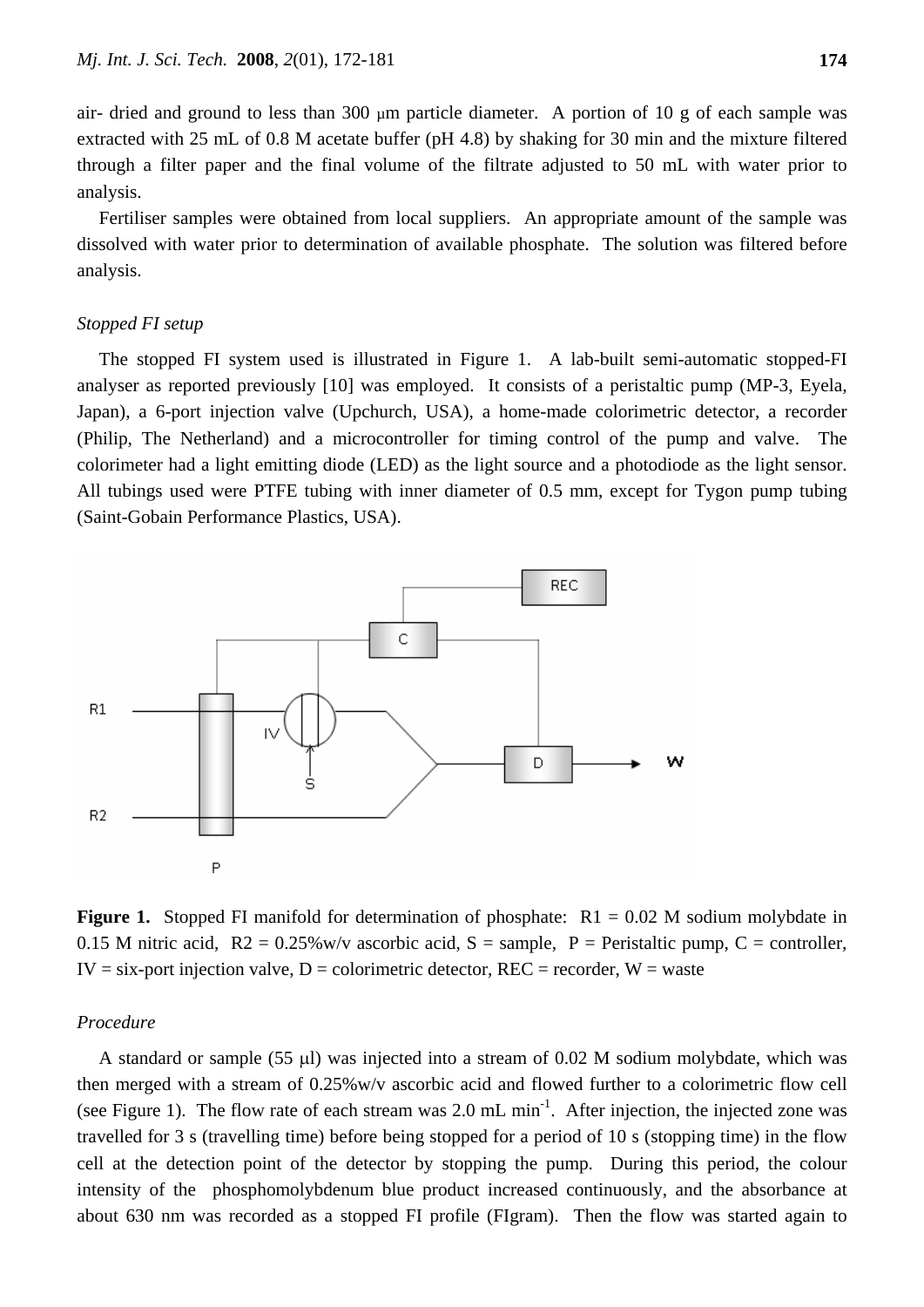propel a bolus of the solution mixture out of the flow cell for a period of 8 s (washing time). The slope of stopped-FIgram was used for phosphate determination by plotting slope versus phosphate concentration. A linear calibration graph was obtained, which could be utilised for the determination of phosphate in a sample. The whole cycle took about 40 s, with a consumption of 0.4 mL of each reagent.

## **Results and Discussion**

The stopped-flow injection system for the determination of phosphate involves the phosphatemolybdate-ascorbic acid reaction to form a molybdenum blue product as shown [15].

> $PO<sub>4</sub><sup>3-</sup> + Acidic molybdate \rightarrow Heteropoly acid$ Heteropoly acid + Ascorbic acid  $\rightarrow$  Molybdenum blue

Ascorbic acid is selected as a reducing agent because it is efficient and more friendly to the environment. Tin (II) chloride can also be used, but it produces a heavy metal waste. With sodium sulfite as a reducing agent, the bubble of sulfur dioxide is evolved in the flow system, which may cause many problems.

In this work, a semi-automatic stopped FI-analyser was employed (see Figure 1). Via the controller, presetting values can be defined for travelling time (T), the period for sample to flow from the injection point to the detection point prior to the stopping of the flow and the monitoring of the reaction product. Also defined is stopping time (S), the period during which the flow is stopped, and washing time (W), the period during which the system is washed by restarting the flow (after stopping). Each operation cycle comprises these three periods. The analyser is on standby (the flow is halted) after each operation cycle is finished, ready for the user to start the next cycle. Due to the noncontinuous flow, the stopped FI method consumes a smaller amount of reagent than the normal FI one.

During the stopping period, the change of absorbance due to the reaction product was recorded versus time, so that the kinetics of the reaction could be continuously monitored. Using the reagents mentioned above, the reaction of the phosphate was relatively fast compared to the silicate, and the kinetic data could be used for a discriminative determination of both of the species [10]. In this work, a stopping period of 10 s was selected in order to avoid interference from the silicate, which might be present in the soil extract at a high concentration. The stopped-FI signal profiles of standard solutions containing different concentrations of phosphate are illustrated in Figure 2. It can be noticed that the slope of the signal profile is linearly proportional to the phosphate concentration.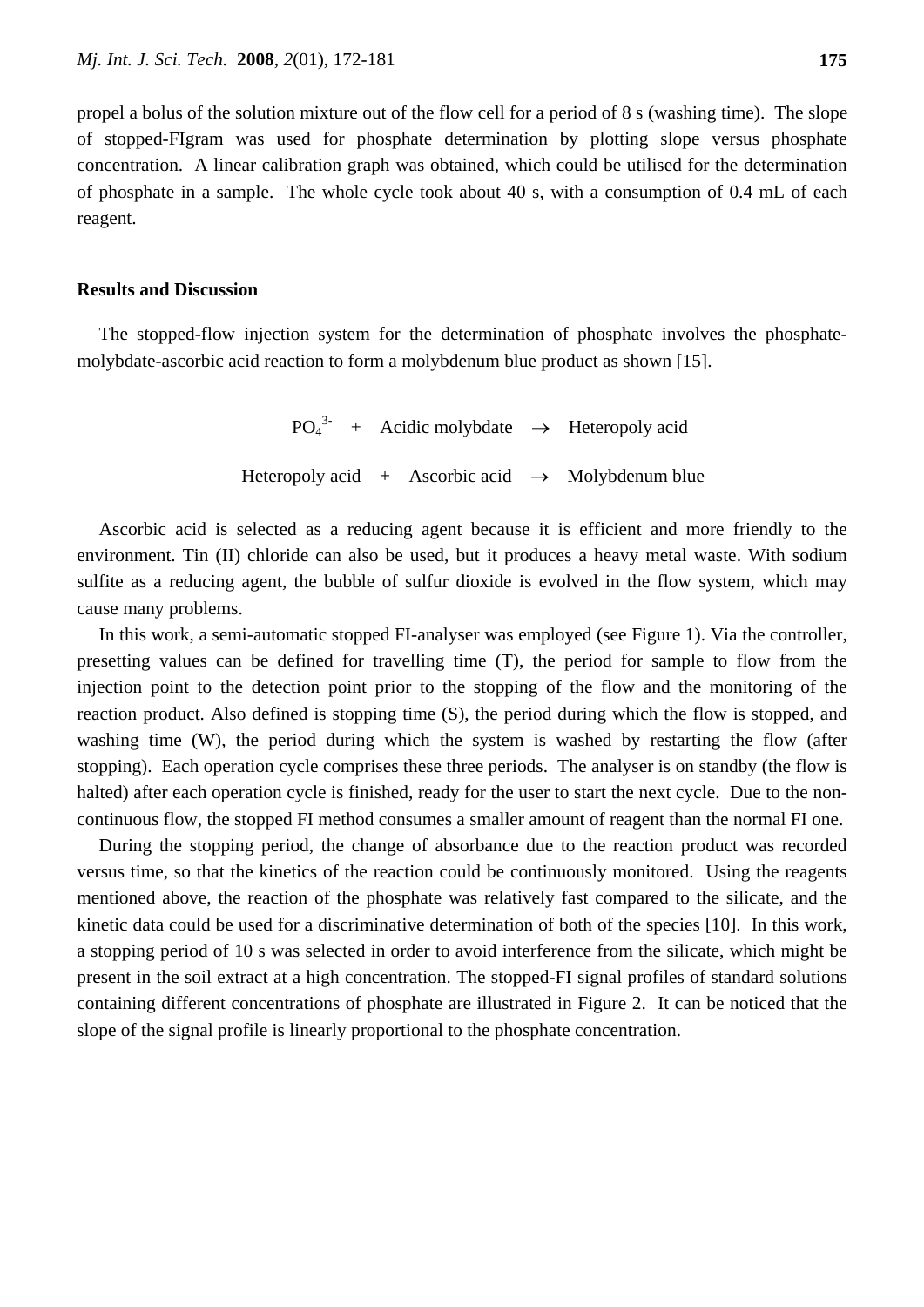

**Figure 2.** Stopped-FI profiles obtained with different concentrations of phosphate (0.3, 0.5, 1.0 and 2.0 mg P  $L^{-1}$ , respectively)

## *Effect of reagent concentration*

## *1. Sodium molybdate*

The sodium molybdate concentration was varied from 0.005 to 0.04 M while ascorbic acid and nitric acid concentration was fixed at 0.5% (w/v) and 0.08 M, respectively. A series of standard phosphate solutions was injected and calibration graphs (plot of slope of signal versus phosphate concentration) were constructed. A plot of slope of the calibration graph (sensitivity) versus concentration of sodium molybdate is illustrated in Figure 3, indicating that 0.02 M sodium molybdate should be selected.



**Figure 3.** Effect of sodium molybdate concentration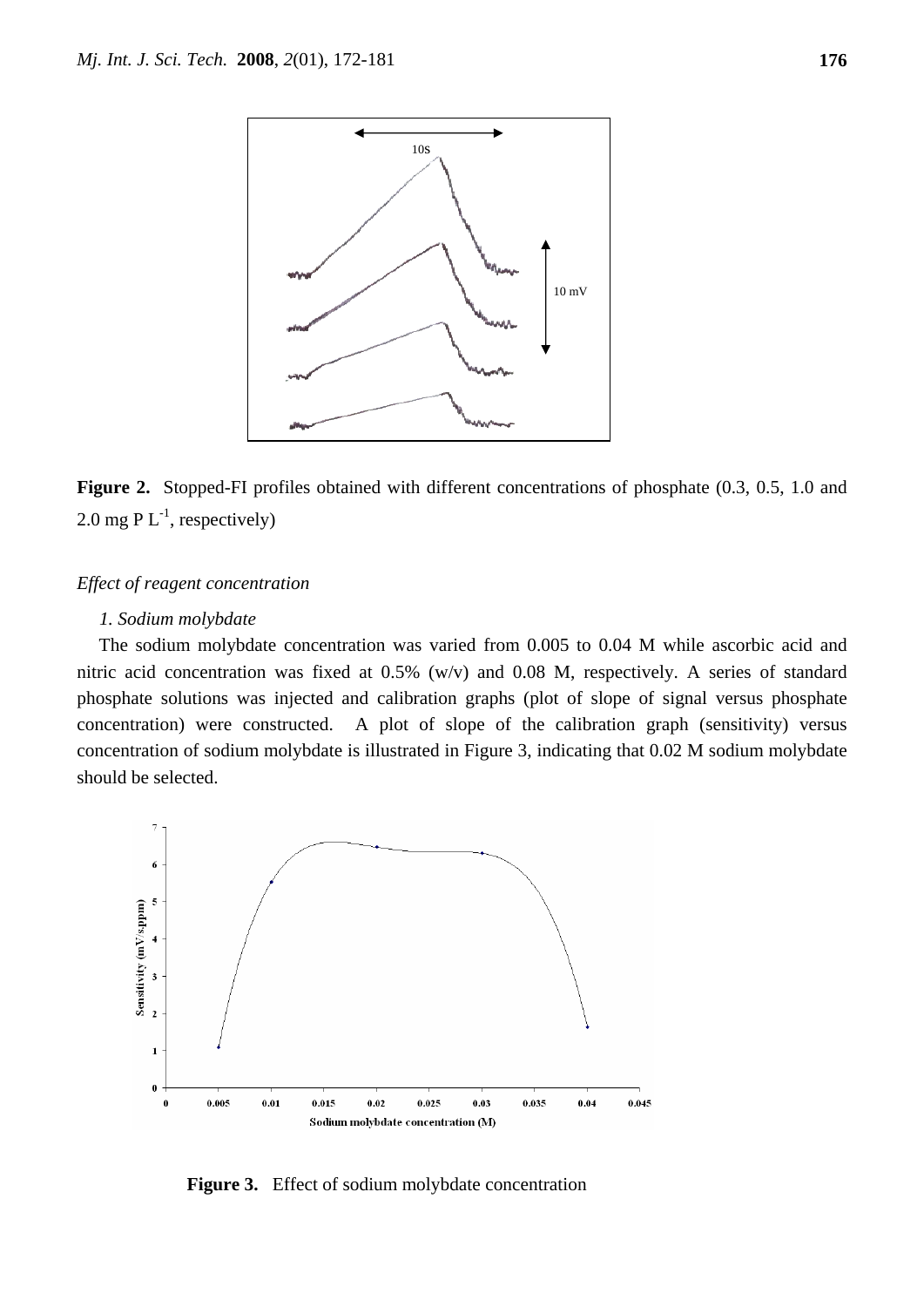## *2. Ascorbic acid*

Ascorbic acid concentrations in the range of 0.05 to 2%w/v were tried while the sodium molybdate and nitric acid concentration was fixed at 0.02 and 0.08 M, respectively. The effect of ascorbic acid concentration on the slope of the calibration graph is illustrated in Figure 4. Although 1 and 2% w/v ascorbic acid provided higher sensitivity than 0.05, 0.25 and 0.5% w/v, both of these concentrations gave a high noise signal that caused difficulty in measuring the slope of stopped-FIAgrams. Thus, ascorbic acid of 0.25% w/v was chosen because it provided higher sensitivity than 0.05 and 0.5% w/v.



**Figure 4.** Effect of ascorbic acid concentration

## *3. Nitric acid*

The effect of nitric acid concentration (0.05 to 0.4 M) was investigated while the sodium molybdate and ascorbic acid concentration was fixed at 0.02 M and 0.25% w/v, respectively. A sharp increase in sensitivity was observed when nitric acid concentration was increased up to 0.15 M, but at concentration higher than 0.15 M the sensitivity declined, as shown in Figure 5. In addition, when sulfuric acid of different concentrations was used, a similar trend was also observed, indicating that the reaction seemed to progress well in a narrow range of acid concentration.

#### *Calibration graph and precision*

Using the above selected conditions, a linear calibration graph in the range of 0.3 - 6 mg P  $L^{-1}$  $(y=10.091x + 5.5403, R^2=0.9987)$  is obtained. The detection limit calculated from the calibration data is found to be 0.02 mg P  $L^{-1}$ . A relative standard deviation obtained for 10 replicated injections of 2 mg P  $L^{-1}$  is 2.6%. The method has a sample throughput of 90 h<sup>-1</sup>, with a consumption of 0.4 mL of each reagent.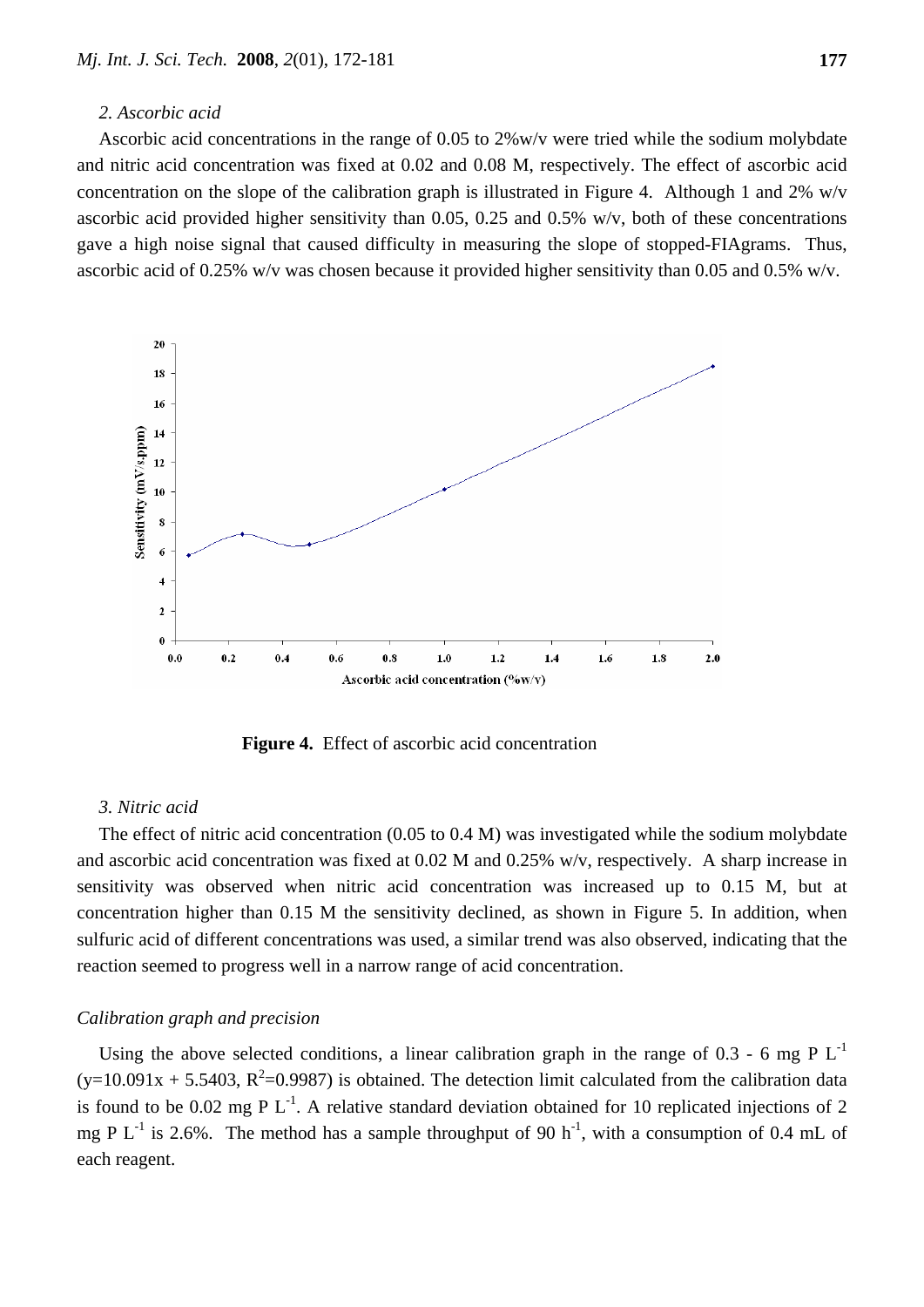

**Figure 5.** Effect of nitric acid concentration

#### *Application to real samples*

The developed method was applied to soil samples. The procedure for collecting and extracting soil has been described in the materials and methods section. The accuracy of the proposed method was determined by comparing results obtained with those from a batch spectrophotometric method [16]. Comparative analyses of the same samples were carried out on the same day and the results are summarised in Table 1. The phosphate contents obtained from the stopped-FI method (x) agree well with those obtained by the batch method (y), which is indicated by the value of the slope, the intercept and  $R^2$  of the correlation graph between the two methods being closed to 1, 0 and 1, respectively  $(y=1.0064x+0.0357, R^2=0.9997)$ . According to the t-test at 95 % confidence [17], these methods correlate to each other well.

The proposed method was also applied to the determination of soluble phosphate in fertilisers. The results are shown in Table 2. Again, according to the t-test at 95 % confidence, the two methods correlate well to each other.

The determination of phosphate in soil and fertiliser samples by the stopped-FI method seems to have more advantages than the batch method. The former method can reduce the effect of interferences from such species as silicate and arsenate, because their reaction rates in the molybdenum blue reaction are slower than that of the phosphate. By using the slope of FIAgram instead of peak height, the effect due to coloured and colloidal species usually found in these samples is also decreased. In addition, the stopped-FI technique is simple, inexpensive, rapid, and has a good sensitivity. Also, very small amounts of reagents and sample are consumed.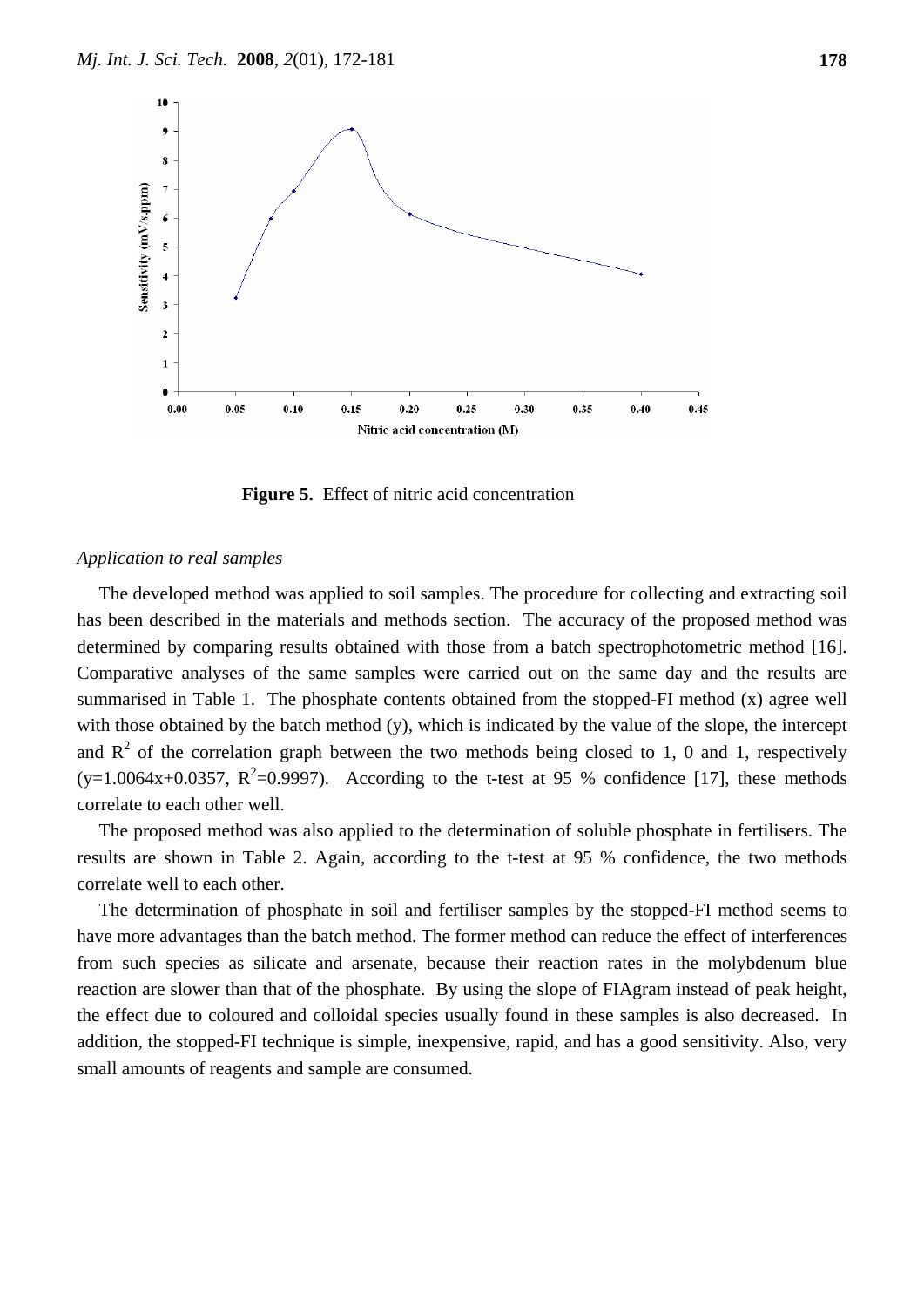| <b>Sample</b>  | <b>Physical</b>                   | [P] in soil sample $(\mu g/g)^a$ |                     | $\frac{0}{0}$           |
|----------------|-----------------------------------|----------------------------------|---------------------|-------------------------|
| number         | appearance                        | sFI method                       | <b>Batch method</b> | Difference <sup>b</sup> |
| $\mathbf{1}$   | Friable, wet                      | $11.2 \pm 0.3$                   | $11.2 \pm 0.0$      | 0.0                     |
| $\overline{2}$ | Friable, wet                      | $11.1 \pm 0.2$                   | $11.0 \pm 0.2$      | 0.9                     |
| 3              | Friable, wet                      | $13.3 + 0.3$                     | $13.5 + 0.2$        | $-1.5$                  |
| $\overline{4}$ | Friable, wet                      | $24.0 \pm 1.2$                   | $24.1 \pm 0.0$      | $-0.4$                  |
| 5              | Friable, wet                      | $15.2 \pm 0.7$                   | $15.0 \pm 0.2$      | 1.3                     |
| 6              | Laterite                          | $7.4 + 0.2$                      | $7.4 + 0.1$         | $-0.8$                  |
| 7              | Friable, wet                      | $12.8 \pm 0.6$                   | $12.6 \pm 0.1$      | 1.6                     |
| 8              | Friable, wet                      | $11.9 \pm 0.5$                   | $11.8 + 0.0$        | 0.8                     |
| 9              | <b>Black soil</b>                 | $120 + 2$                        | $119 + 1$           | 0.8                     |
| 10             | Sand                              | $42.0 \pm 0.5$                   | $42.5 \pm 0.0$      | $-1.2$                  |
| 11             | Friable, sand                     | $12.4 \pm 0.5$                   | $12.6 \pm 0.0$      | $-1.6$                  |
| 12             | Friable, wet                      | $5.7 \pm 0.2$                    | $5.7 \pm 0.1$       | 0.0                     |
| 13             | Hard, dry                         | $23.4 \pm 1.2$                   | $23.6 \pm 0.2$      | $-0.8$                  |
| 14             | Friable, wet                      | $11.0 + 0.5$                     | $10.9 + 0.1$        | 0.9                     |
| 15             | Friable, wet                      | $5.1 \pm 0.3$                    | $5.0 \pm 0.1$       | 2.0                     |
| 16             | Hard, dry                         | $24.0 \pm 2.4$                   | $24.2 \pm 0.3$      | $-0.8$                  |
| 17             | Friable, wet                      | $43.2 + 0.6$                     | $43.1 \pm 0.0$      | 0.2                     |
| 18             | Friable, wet                      | $14.5 \pm 0.0$                   | $14.3 \pm 0.0$      | 1.4                     |
| 19             | Mud                               | $3.0 \pm 0.1$                    | $3.0 + 0.0$         | 0.0                     |
| 20             | Mud<br>mean of triplicate results | $5.0 \pm 0.0$                    | $5.0 + 0.1$         | 0.5                     |

**Table 1.** Content of available phosphate in soil samples found by stopped-FI and batch method

<sup>b</sup> % difference = [(FIA value – batch value)/batch value] x 100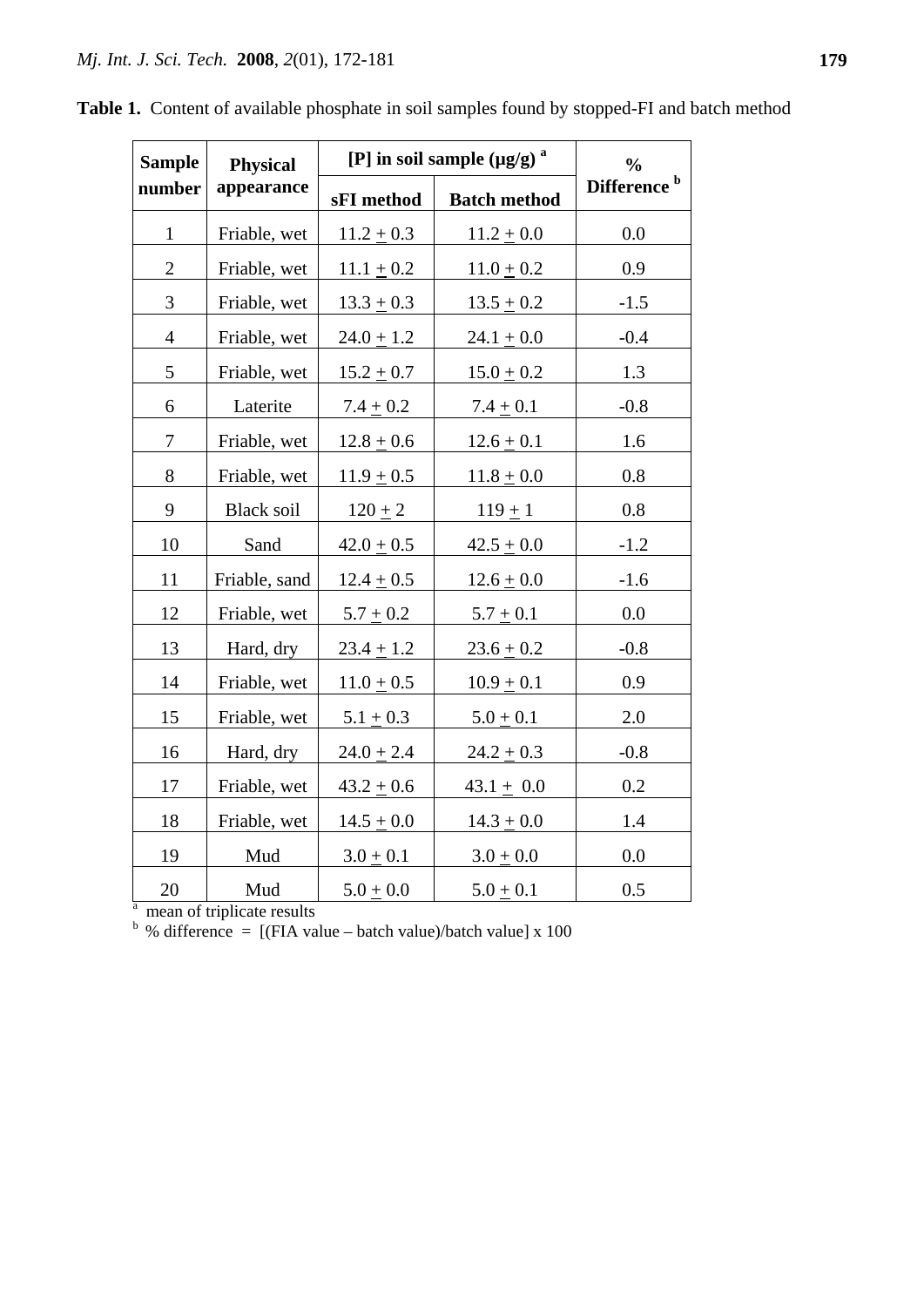| <b>Sample</b>  | $[P_2O_5]$ in fertiliser sample (mg/g) | % Difference <sup>a</sup> |       |
|----------------|----------------------------------------|---------------------------|-------|
| number         | sFI method                             | <b>Batch method</b>       |       |
| 1              | $85 + 6$                               | $83 + 2$                  | 3     |
| $\overline{2}$ | $69 + 4$                               | $62 + 1$                  | 10    |
| 3              | $50 \pm 1$                             | $36+1$                    | 37    |
| 4              | $396 + 5$                              | $321 \pm 0$               | 23    |
| 5              | $63 + 2$                               | $53 + 2$                  | 19    |
| 6              | $76 + 4$                               | $67 + 2$                  | 13    |
| 7              | $98 + 5$                               | $90 + 2$                  | 8     |
| 8              | $136 + 5$                              | $125 + 2$                 | 9     |
| 9              | $0.7 \pm 0.0$                          | $1.0 \pm 0.0$             | $-26$ |
| 10             | $0.8 + 0.0$                            | $0.7 + 0.0$               | 13    |

**Table 2.** Content of soluble phosphate in fertiliser samples found by stopped-FI and batch method

<sup>a</sup> % difference =  $[(FIA value - batch value)/batch value] \times 100$ 

## **Conclusions**

The stopped FI method based on the phosphate-molybdate-ascorbic acid reaction (the molybdenum blue method) has been developed for the determination of phosphate in soil and fertiliser samples. The effect of concentration of reagents was investigated. The suitable concentration for sodium molybdate, ascorbic acid and nitric acid, is 0.02 M, 0.25 %w/v and 0.15 M, respectively. A linear calibration graph (plot of slope of the stopped-FIgram versus phosphate concentration) in the range of 0.3-6.0 mg  $PL^{-1}$  was employed for the determination of phosphate in samples. The developed method provides various advantages, including high sensitivity and selectivity, and a simple, fast and cheap analysis.

## **Acknowledgements**

We thank the Thailand Research Fund (TRF), the Centre for Innovation in Chemistry: Postgraduate Education and Research Program in Chemistry (PERCH-CIC), and the Commission on Higher Education (CHE) for support. Mr. Subhachai Jayavasti gratefully acknowledged the technical support on a semi-automatic stopped-FI analyser.

## **References**

1. W. H. Waggaman, "Phosphoric Acid, Phosphate and Phosphatic Fertilizers", 2nd Edn., Hafner Publishing Company, New York, **1969**.